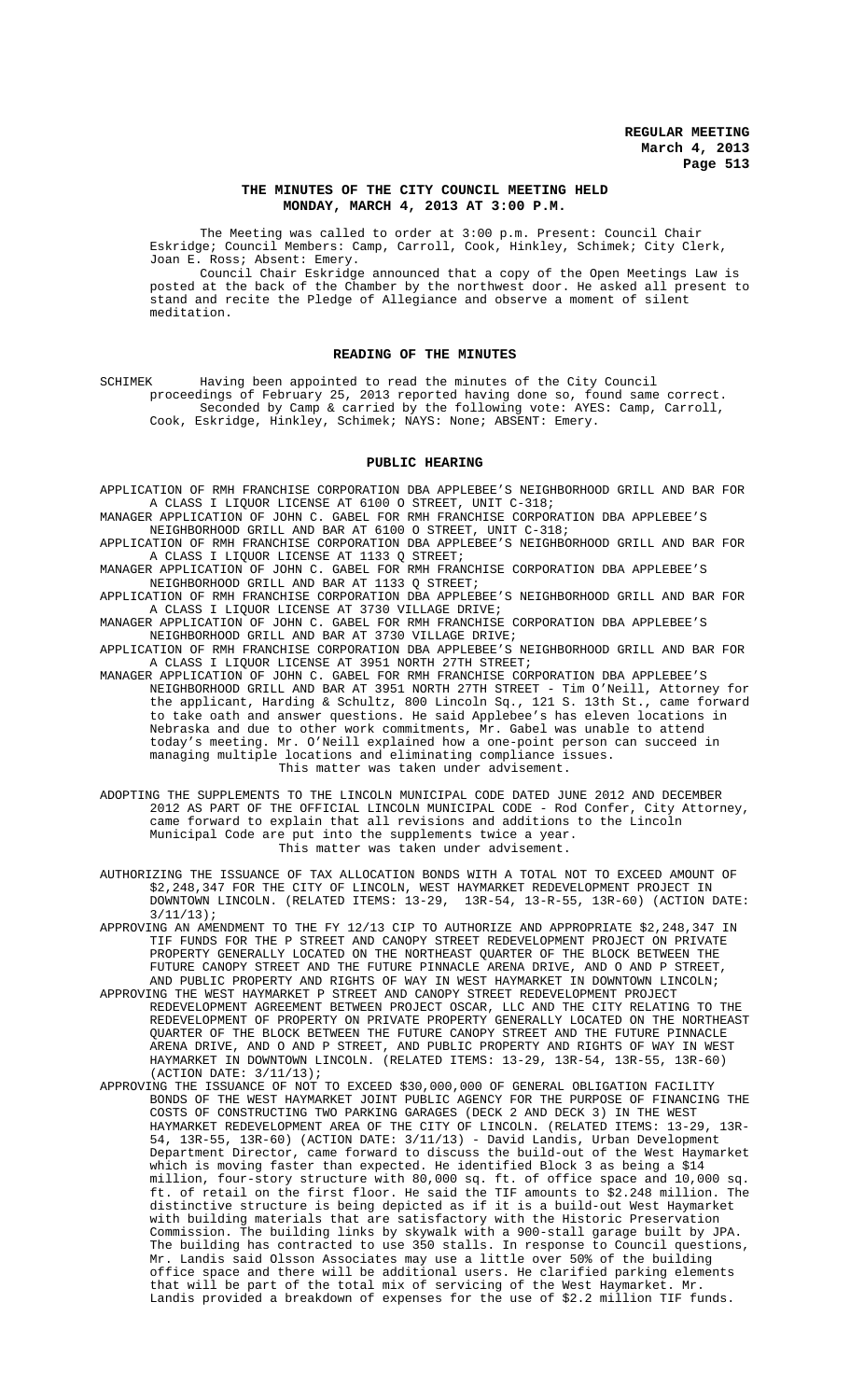Brad Strittmatter, President of Olsson Associates, 1111 Lincoln Mall, came forward to provide history and make comments. He said John Olsson founded Olsson Associates in 1956 and the company has grown to 700 professionals on staff, twenty-two offices in seven states and is currently ranked 143rd out of 500 top U.S. firms by Engineering News-Record. Mr. Strittmatter said Olsson Associates employs 200 people in Lincoln and prefers the downtown business atmosphere. He said the company will occupy 40-50,000 sq. ft. in the new location.

Zach Wiegert, Scott, Woodbury, Wiegert, LLC, came forward to clarify the total square footage of the structure. He responded to Council questions on the color of the building and said they are taking steps to make sure it is not a bright white but rather an earthy tone exterior to complement the Haymarket. He clarified that single-purpose LLC's are done for all their buildings; hence, the Olsson building was identified as Project Oscar.

Lauren Wismer, Gilmore & Bell, came forward to discuss changes on the ordinance for the tax increment financing. He said a substitute ordinance has been provided to correct the principal amount, include a proper project description and to prioritize that the City TIF Bond gets paid back before the Redeveloper Bond.

Dan Marvin, West Haymarket JPA Representative, came forward to discuss the resolution relating to the construction of two parking garages. He said there is an issue to get Deck 2 up and running so construction equipment can clear out of the way for private development to finish their projects. In response to questions regarding the announcement of a hotel in West Haymarket, Mr. Marvin said that Hyatt is going in on the north side of Q Street between Canopy and Pinnacle and completion will occur in January or February 2014.

Mr. Landis came forward to clarify that there is a different treatment for West Haymarket than Haymarket. It was said that these two will relate but not be identical. Finally, Mr. Landis said Olsson Associates wants a building that reflects them as they grow into the future, not the past. This matter was taken under advisement.

- AUTHORIZING THE PURCHASE AGREEMENT FOR THE SALE OF SURPLUS PROPERTY GENERALLY LOCATED AT 18TH AND Q STREETS IN DOWNTOWN LINCOLN TO THE UNIVERSITY OF NEBRASKA BOARD OF REGENTS. (RELATED ITEMS: 13-30, 13-31, 13R-56, 13R-57) (ACTION DATE: 3/11/13);
- AUTHORIZING THE ISSUANCE OF TAX ALLOCATION BONDS WITH A TOTAL NOT TO EXCEED AMOUNT OF \$4,304,577 FOR THE CITY OF LINCOLN, 18TH AND Q REDEVELOPMENT PROJECT IN GREATER DOWNTOWN LINCOLN. (RELATED ITEMS: 13-30, 13-31, 13R-56, 13R-57) (ACTION DATE:  $3/11/13$ ;
- APPROVING AN AMENDMENT TO THE FY 12/13 CIP TO AUTHORIZE AND APPROPRIATE \$4,304,577 IN TIF FUNDS FOR THE 18TH AND Q REDEVELOPMENT PROJECT ON PRIVATE PROPERTY GENERALLY LOCATED IN THE BLOCK BOUNDED BY 18TH STREET AND ANTELOPE VALLEY PARKWAY, AND Q AND R STREET, AND ADJACENT RIGHTS OF WAY IN GREATER DOWNTOWN LINCOLN. (RELATED ITEMS: 13-30, 13-31, 13R-56, 13R-57) (ACTION DATE: 3/11/13);
- APPROVING THE 18TH AND Q REDEVELOPMENT PROJECT AGREEMENT BETWEEN AF-18R-LINCOLN AND THE CITY RELATING TO THE REDEVELOPMENT OF PROPERTY ON PRIVATE PROPERTY GENERALLY LOCATED ON THE BLOCK BOUNDED BY 18TH STREET AND ANTELOPE VALLEY PARKWAY, AND Q AND R STREETS, AND ADJACENT RIGHTS OF WAY IN GREATER DOWNTOWN LINCOLN  $-$ Landis, Urban Development Department Director, came forward to discuss the redevelopment project. He compared costs of public construction vs. private construction. Mr. Landis provided economically viable figures of incoming sales taxes, payments of impact fees & building permits. He shared that the Comprehensive Plan says that when a garage is being built, provide residential facilities on top. He said the total cost of the structure will be \$48 million: the developer expects to pay about \$32 million; the University will spend about \$16.7 million. Mr. Landis categorized how the \$4.3 million of TIF will be expended.

Tom Huston, Cline Williams Law Firm, 233 S. 13th St., Suite 1900, came forward representing America First Real Estate Group which is an Omaha-based developer involved with ownership/management of over 200 properties across the country containing over 40,000 dwelling units. He said the real estate property is owned by the University of Nebraska-Lincoln and America First Real Estate Group will ground lease the property from UNL Board of Regents. The leasehold interest will be condominiumized: 1) a condominium unit identified as the University-owned parking facility which will provide 1,270 parking stalls; 2) a condominium unit consisting of a 4-story residential structure on the east & north side; 3) a condominium unit consisting of a 3-story residential structure on top of the parking garage; and 4) a condominium unit comprised of privatelyowned parking stalls. Mr. Huston thanked the Mayor's office and many other City staffers for their aggressive accommodation to get the 1,270-stall parking garage open & ready for business in August 2014.

This matter was taken under advisement.

- APPROVING A CONTRACT AGREEMENT BETWEEN THE CITY OF LINCOLN AND NEBRASKA ENVIRONMENTAL PRODUCTS FOR THE ANNUAL REQUIREMENTS OF METAM BASED FOAMING SEWER ROOT CONTROL, PURSUANT TO QUOTE NO. 4350, FOR A FOUR YEAR TERM - Bob Walla, Assistant Purchasing Agent, came forward to answer questions. This matter was taken under advisement.
- APPROVING A CONTRACT AGREEMENT BETWEEN THE CITY OF LINCOLN, AGING PARTNERS, AND NEWS LINK FOR PRODUCTION OF "LIVING WELL" MAGAZINE, PURSUANT TO BID NO. 12-118, FOR A TWO YEAR TERM WITH THE OPTION TO RENEW FOR ONE ADDITIONAL TWO YEAR TERM;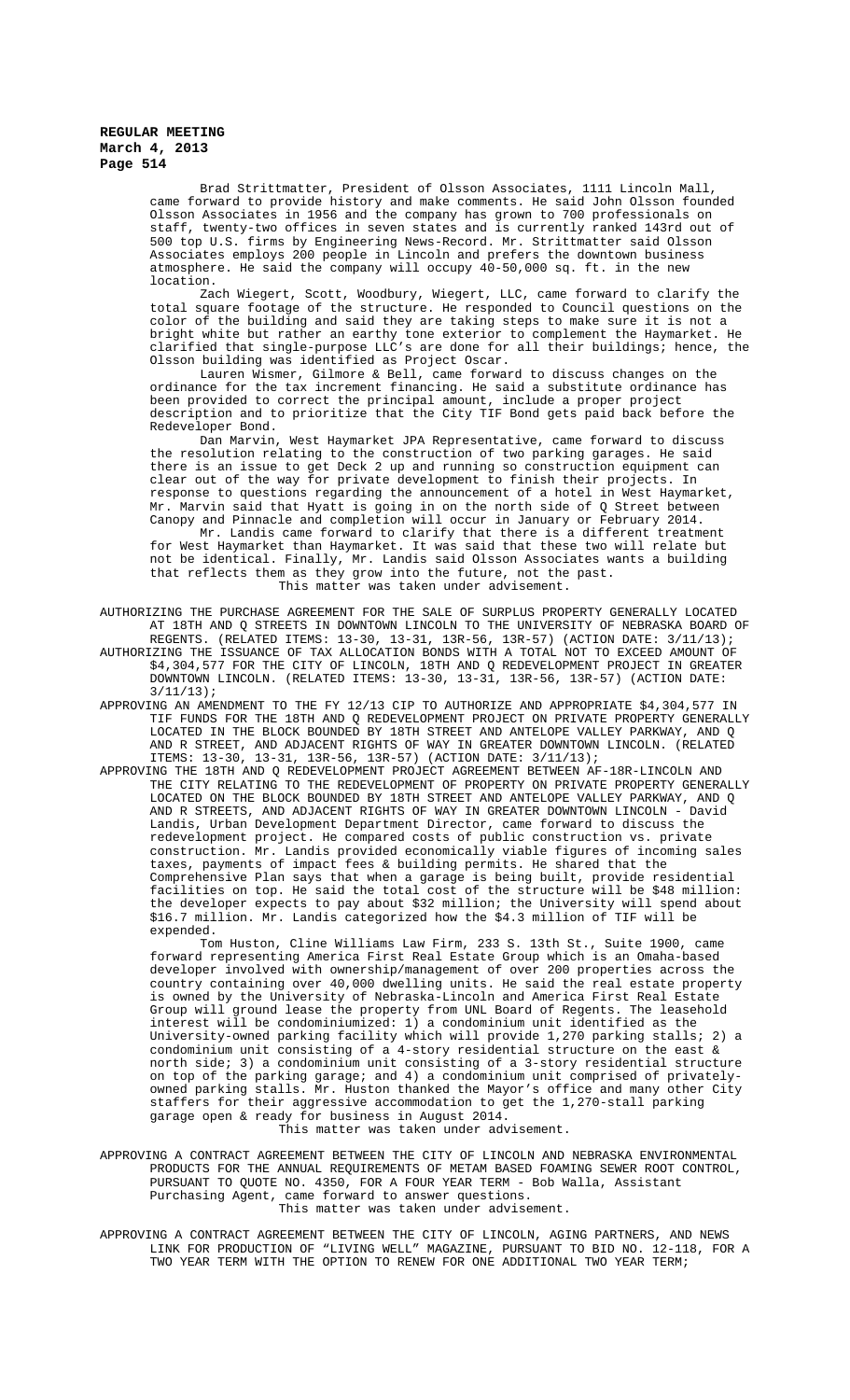APPROVING A CONTRACT AGREEMENT BETWEEN THE CITY OF LINCOLN, AGING PARTNERS, AND MOORE WALLACE NORTH AMERICA, INC. FOR PRINTING AND MAILING OF "LIVING WELL" MAGAZINE, PURSUANT TO BID NO. 12-119, FOR A TWO YEAR TERM WITH THE OPTION TO RENEW FOR ONE ADDITIONAL TWO YEAR TERM - Suzanne Siemer, Assistant Purchasing Agent, came forward to answer questions.

This matter was taken under advisement.

APPROVING A CONTRACT FOR THE OPERATION OF A KENO TYPE LOTTERY BETWEEN THE CITY OF LINCOLN AND EHPV LOTTERY SERVICES LLC, FOR A FIVE-YEAR TERM COMMENCING MARCH 10, 2013 - Bill Harvey, General Counsel for EHPV Lottery Services, LLC, came forward to provide an update on the Keno contract and company operations. He expressed appreciation for serving as the City's Keno Lottery operator since 1993. Mr. Harvey reported that in 2012, over \$3.2 million was raised for community betterment for Lincoln and Lancaster County with an overall total of \$48.5 million raised since 1993. He clarified the relationship with the Lincoln Parks Foundation and the projects supported by pickle card proceeds. Mr. Harvey expressed support for the implementation of the City's new alcohol server training ordinance which will be in effect on April 1, 2013. In response to Council questioning, Mr. Harvey said Keno proceeds were not affected by the economic crisis in 2008-09 but saw a 20% downturn in 2006 when the smoking ban went into effect. The business has since been on a growth curve and greater numbers have returned.

This matter was taken under advisement.

#### **COUNCIL ACTION**

#### **REPORTS OF CITY OFFICERS**

REAPPOINTING JASON CHRISTENSON TO THE AUDIT ADVISORY BOARD FOR A TERM EXPIRING MARCH 1, 2016 - CLERK read the following resolution, introduced by Jonathan Cook, who moved its adoption:<br>A-87224 BE IT RESOLVE BE IT RESOLVED by the City Council of the City of Lincoln, Nebraska:

That the reappointment of Jason Christenson to the Audit Advisory Board for a term expiring March 1, 2016, is hereby approved.

Introduced by Jonathan Cook Seconded by Carroll & carried by the following vote: AYES: Camp, Carroll, Cook, Eskridge, Hinkley, Schimek; NAYS: None; ABSENT: Emery.

REAPPOINTING JOHN KAY AND TOM LAGING TO THE NEBRASKA CAPITOL ENVIRONS COMMISSION FOR TERMS EXPIRING JANUARY 9, 2016 - CLERK read the following resolution, introduced

by Jonathan Cook, who moved its adoption:<br>A-87225 BE IT RESOLVED by the City Council A-87225 BE IT RESOLVED by the City Council of the City of Lincoln, Nebraska: That the reappointment of John Kay and Tom Laging to the Nebraska Capitol Environs Commission for terms expiring January 9, 2016, is hereby approved. Introduced by Jonathan Cook

Seconded by Carroll & carried by the following vote: AYES: Camp, Carroll, Cook, Eskridge, Hinkley, Schimek; NAYS: None; ABSENT: Emery.

FRANCIS MOUL TO THE COMMUNITY FORESTRY ADVISORY BOARD FOR A TERM EXPIRING MARCH 17, 2016 - CLERK read the following resolution, introduced by Jonathan Cook, who

moved its adoption:<br>A-87226 BE IT RESOLV BE IT RESOLVED by the City Council of the City of Lincoln, Nebraska: That the reappointment of Francis Moul to the Community Forestry Advisory Board for a term expiring March 17, 2016, is hereby approved.

Introduced by Jonathan Cook Seconded by Carroll & carried by the following vote: AYES: Camp, Carroll, Cook, Eskridge, Hinkley, Schimek; NAYS: None; ABSENT: Emery.

REAPPOINTING MICHELE TILLEY AND MARY ANN WELLS TO THE URBAN DESIGN COMMITTEE FOR TERMS EXPIRING FEBRUARY 1, 2016 - CLERK read the following resolution, introduced by

Jonathan Cook, who moved its adoption: A-87227 BE IT RESOLVED by the City Council of the City of Lincoln, Nebraska: That the reappointment of Michele Tilley and Mary Ann Wells to the Urban Design Committee for terms expiring February 1, 2016, is hereby approved. Introduced by Jonathan Cook

Seconded by Carroll & carried by the following vote: AYES: Camp, Carroll, Cook, Eskridge, Hinkley, Schimek; NAYS: None; ABSENT: Emery.

APPOINTING DR. MARTHA SHULSKI TO THE AIR POLLUTION CONTROL ADVISORY BOARD FOR A TERM EXPIRING SEPTEMBER 1, 2015 - CLERK read the following resolution, introduced by Jonathan Cook, who moved its adoption:<br>A-87228 BE IT RESOLVED by the City Cound

A-87228 BE IT RESOLVED by the City Council of the City of Lincoln, Nebraska: That the appointment of Dr. Martha Shulski to the Air Pollution Control Advisory Board for a term expiring September 1, 2015, is hereby approved.

Introduced by Jonathan Cook Seconded by Carroll & carried by the following vote: AYES: Camp, Carroll, Cook, Eskridge, Hinkley, Schimek; NAYS: None; ABSENT: Emery.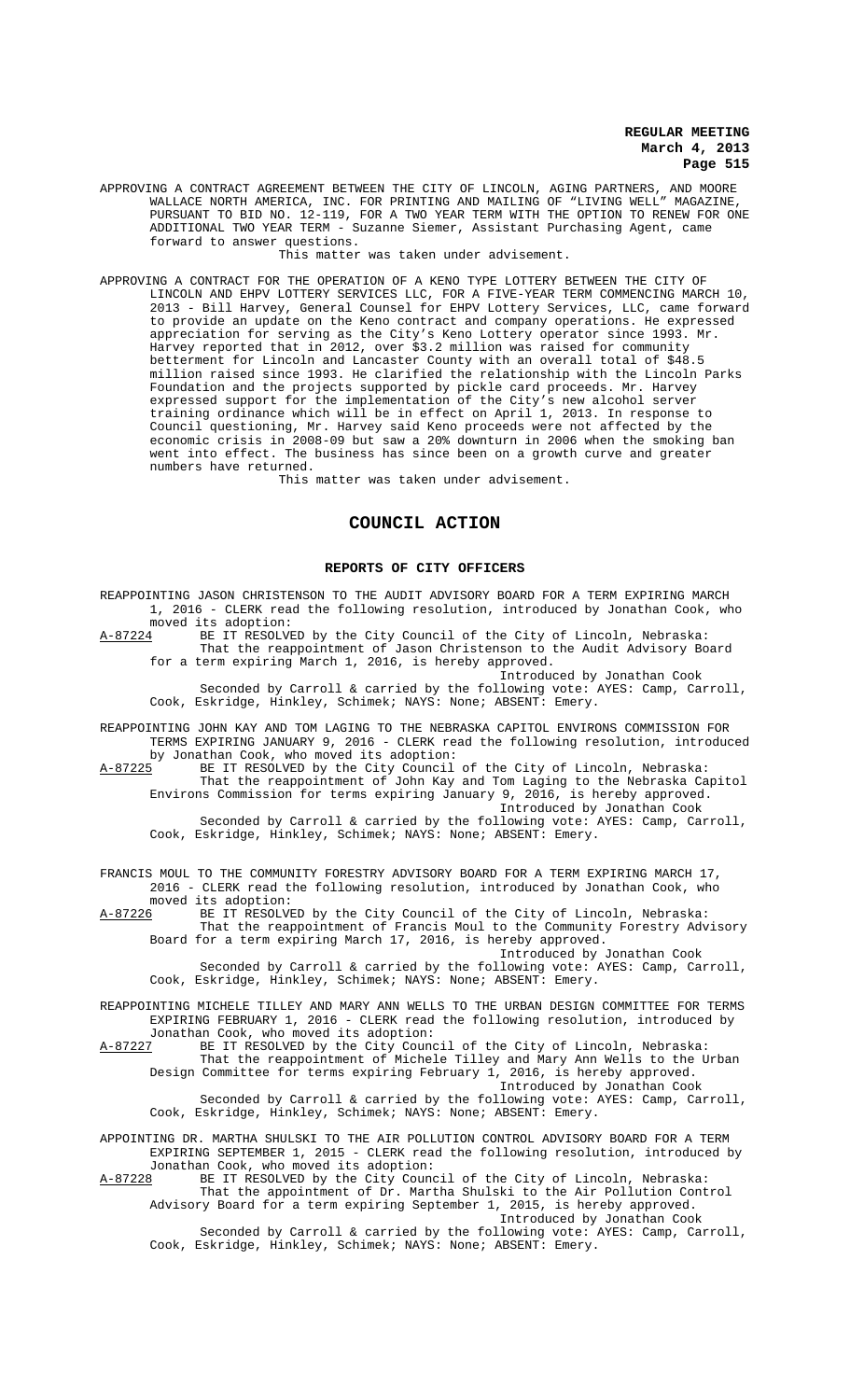#### **PETITIONS & COMMUNICATIONS**

- INFORMAL PETITION TO CREATE A WATER DISTRICT ON PROPERTY LOCATED ON DUDLEY STREET FROM 50TH TO 51ST STREETS, SUBMITTED BY ROBERT KIRSTINE - CLERK presented said petition which was referred to the Public Works & Utilities Department on February 27, 2013.
- SETTING THE HEARING DATE OF MONDAY, MARCH 18, 2013 AT 3:00 P.M. FOR THE APPLICATION OF DON E. YOUNG, II DBA CAPITAL CIGAR COMPANY FOR A CLASS D LIQUOR LICENSE LOCATED AT 333 N. COTNER, SUITE 6 - CLERK read the following resolution, introduced by Lloyd Hinkley, who moved its adoption:
- A-87229 BE IT RESOLVED by the City Council, of the City of Lincoln, that a hearing date is hereby set for Monday, March 18, 2013, at 3:00 p.m. or as soon thereafter as possible in the City Council Chambers, County-City Building, 555 S. 10th St., Lincoln, NE for the application of Don E. Young, II dba Capital Cigar Company for a Class D liquor license located at 333 N. Cotner, Suite 6. If the Police Dept. is unable to complete the investigation by said time, a new hearing date will be set.

Introduced by Lloyd Hinkley Seconded by Camp & carried by the following vote: AYES: Camp, Carroll, Cook, Eskridge, Hinkley, Schimek; NAYS: None; ABSENT: Emery.

- SETTING THE HEARING DATE OF MONDAY, MARCH 18, 2013 AT 3:00 P.M. FOR THE APPLICATION OF KIT SAM & LAN TRINH DBA SHEN CAFÉ FOR A CLASS A LIQUOR LICENSE LOCATED AT 3520 VILLAGE DRIVE, SUITE 100-200 - CLERK read the following resolution, introduced by Lloyd Hinkley, who moved its adoption:<br>A-87230 BE IT RESOLVED by the City Council
- A-87230 BE IT RESOLVED by the City Council, of the City of Lincoln, that a hearing date is hereby set for Monday, March 18, 2013, at 3:00 p.m. or as soon thereafter as possible in the City Council Chambers, County-City Building, 555 S. 10th St., Lincoln, NE for the application of Kit Sam & Lan Trinh dba Shen Café for a Class A liquor license located at 3520 Village Drive, Suite 100-200. If the Police Dept. is unable to complete the investigation by said time, a new hearing date will be set.

Introduced by Lloyd Hinkley Seconded by Camp & carried by the following vote: AYES: Camp, Carroll, Cook, Eskridge, Hinkley, Schimek; NAYS: None; ABSENT: Emery.

PLACED ON FILE IN THE OFFICE OF THE CITY CLERK: ADMINISTRATIVE AMENDMENT NO. 12066 TO CHANGE OF ZONE NO. 05054A, PRAIRIE VILLAGE NORTH PLANNED UNIT DEVELOPMENT, APPROVED BY THE PLANNING DIRECTOR ON FEBRUARY 20, 2013 REQUESTED BY STAROSTKA-LEWIS, INC. TO SHOW THE FINAL LOT LAYOUT OF 27 SINGLE FAMILY UNITS ALONG N. 91ST ST. AND STETSON DR. AND 34 SINGLE FAMILY ATTACHED UNITS ALONG N. 89TH ST. ON PROPERTY GENERALLY LOCATED NORTHEAST OF N. 84TH ST. AND ADAMS ST.

#### **MISCELLANEOUS REFERRALS - NONE**

#### **LIQUOR RESOLUTIONS**

APPLICATION OF RMH FRANCHISE CORPORATION DBA APPLEBEE'S NEIGHBORHOOD GRILL AND BAR FOR A CLASS I LIQUOR LICENSE AT 6100 O STREET, UNIT C-318 - CLERK read the following resolution, introduced by Jon Camp, who moved its adoption for approval: A-87231 BE IT RESOLVED by the City Council of the City of Lincoln, Nebraska: That after hearing duly had as required by law, consideration of the facts of this application, the Nebraska Liquor Control Act, and the pertinent City ordinances, the City Council recommends that the application of RMH Franchise Corporation dba Applebee's Neighborhood Grill and Bar for a Class "I" liquor license at 6100 O Street, Unit C-318, Lincoln, Nebraska, for the license period ending April 30, 2013, be approved with the condition that the premises must comply in every respect with all city and state regulations. The City Clerk is directed to transmit a copy of this resolution to the Nebraska Liquor Control Commission. Introduced by Jon Camp

Seconded by Carroll & carried by the following vote: AYES: Camp, Carroll, Cook, Eskridge, Hinkley, Schimek; NAYS: None; ABSENT: Emery.

MANAGER APPLICATION OF JOHN C. GABEL FOR RMH FRANCHISE CORPORATION DBA APPLEBEE'S NEIGHBORHOOD GRILL AND BAR AT 6100 O STREET, UNIT C-318 - CLERK read the following resolution, introduced by Jon Camp, who moved its adoption for

approval:<br><u>A-87</u>232 WH A-87232 MHEREAS, RMH Franchise Corporation dba Applebee's Neighborhood Grill and Bar located at 6100 O Street, Unit C-318, Lincoln, Nebraska has been approved for a Retail Class "I" liquor license, and now requests that John C. Gabel be named manager;

WHEREAS, John C. Gabel appears to be a fit and proper person to manage said business.

NOW, THEREFORE, BE IT RESOLVED by the City Council of the City of Lincoln, Nebraska: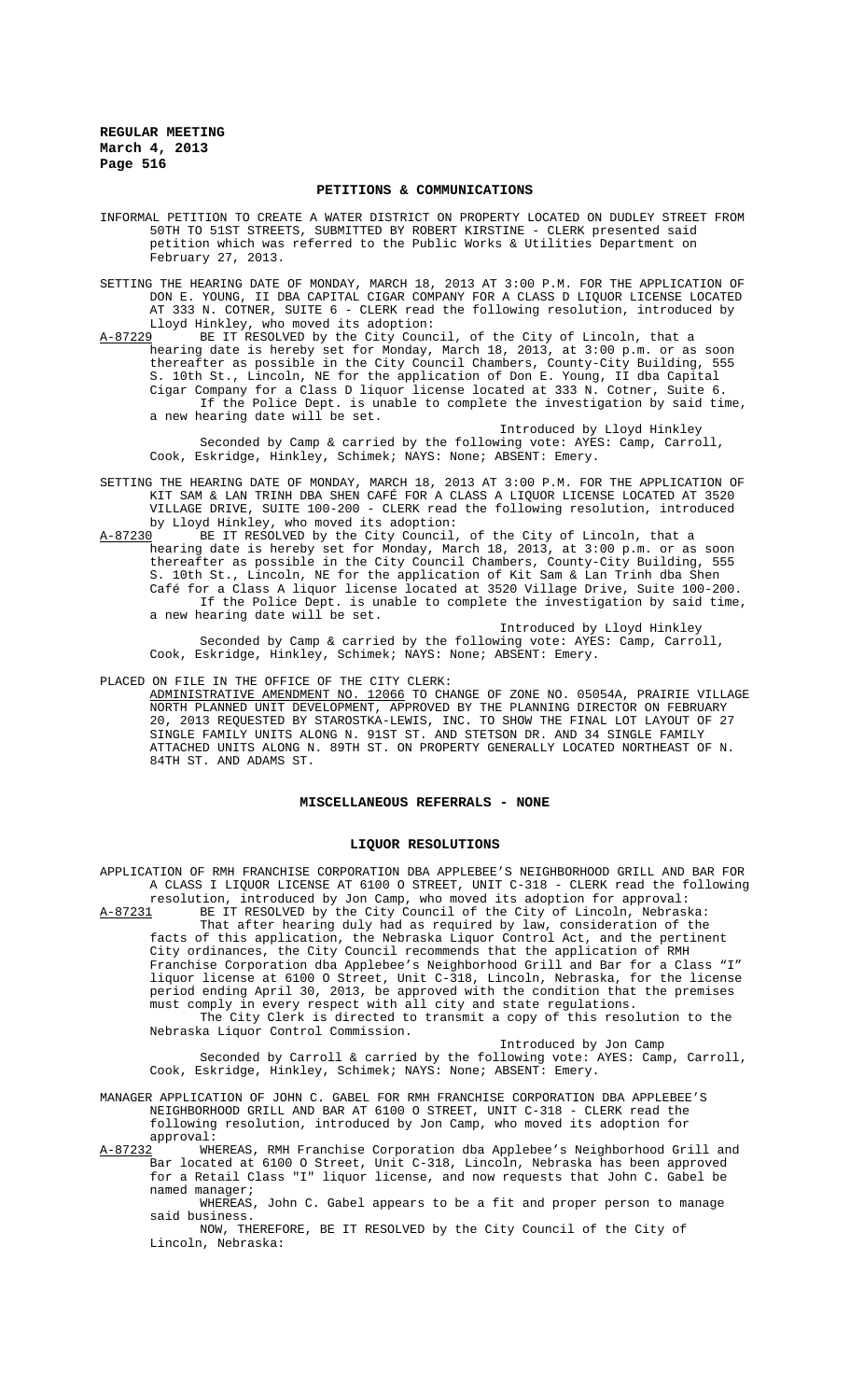That after hearing duly had as required by law, consideration of the facts of this application, the Nebraska Liquor Control Act, and the pertinent City ordinances, the City Council recommends that John C. Gabel be approved as manager of this business for said licensee. The City Clerk is directed to transmit a copy of this resolution to the Nebraska Liquor Control Commission. Introduced by Jon Camp

Seconded by Carroll & carried by the following vote: AYES: Camp, Carroll, Cook, Eskridge, Hinkley, Schimek; NAYS: None; ABSENT: Emery.

APPLICATION OF RMH FRANCHISE CORPORATION DBA APPLEBEE'S NEIGHBORHOOD GRILL AND BAR FOR A CLASS I LIQUOR LICENSE AT 1133 Q STREET - CLERK read the following resolution, introduced by Jon Camp, who moved its adoption for approval:

A-87233 BE IT RESOLVED by the City Council of the City of Lincoln, Nebraska: That after hearing duly had as required by law, consideration of the facts of this application, the Nebraska Liquor Control Act, and the pertinent City ordinances, the City Council recommends that the application of RMH Franchise Corporation dba Applebee's Neighborhood Grill and Bar for a Class "I" liquor license at 1133 Q Street, Lincoln, Nebraska, for the license period ending April 30, 2013, be approved with the condition that the premises must comply in every respect with all city and state regulations.

The City Clerk is directed to transmit a copy of this resolution to the Nebraska Liquor Control Commission.

Introduced by Jon Camp Seconded by Carroll & carried by the following vote: AYES: Camp, Carroll, Cook, Eskridge, Hinkley, Schimek; NAYS: None; ABSENT: Emery.

MANAGER APPLICATION OF JOHN C. GABEL FOR RMH FRANCHISE CORPORATION DBA APPLEBEE'S NEIGHBORHOOD GRILL AND BAR AT 1133 Q STREET - CLERK read the following

resolution, introduced by Jon Camp, who moved its adoption for approval:<br>A-87234 WHEREAS, RMH Franchise Corporation dba Applebee's Neighborhood Gr A-87234 MHEREAS, RMH Franchise Corporation dba Applebee's Neighborhood Grill and Bar located at 1133 Q Street, Lincoln, Nebraska has been approved for a Retail Class "I" liquor license, and now requests that John C. Gabel be named manager; WHEREAS, John C. Gabel appears to be a fit and proper person to manage said business.

NOW, THEREFORE, BE IT RESOLVED by the City Council of the City of Lincoln, Nebraska:

That after hearing duly had as required by law, consideration of the facts of this application, the Nebraska Liquor Control Act, and the pertinent City ordinances, the City Council recommends that John C. Gabel be approved as manager of this business for said licensee. The City Clerk is directed to transmit a copy of this resolution to the Nebraska Liquor Control Commission.

Introduced by Jon Camp Seconded by Carroll & carried by the following vote: AYES: Camp, Carroll, Cook, Eskridge, Hinkley, Schimek; NAYS: None; ABSENT: Emery.

APPLICATION OF RMH FRANCHISE CORPORATION DBA APPLEBEE'S NEIGHBORHOOD GRILL AND BAR FOR A CLASS I LIQUOR LICENSE AT 3730 VILLAGE DRIVE - CLERK read the following resolution, introduced by Jon Camp, who moved its adoption for approval:

resolution, introduced by Jon Camp, who moved its adoption for approval:<br>A-87235 BE IT RESOLVED by the City Council of the City of Lincoln, Nebras BE IT RESOLVED by the City Council of the City of Lincoln, Nebraska: That after hearing duly had as required by law, consideration of the facts of this application, the Nebraska Liquor Control Act, and the pertinent City ordinances, the City Council recommends that the application of RMH Franchise Corporation dba Applebee's Neighborhood Grill and Bar for a Class "I" liquor license at 3730 Village Drive, Lincoln, Nebraska, for the license period ending April 30, 2013, be approved with the condition that the premises must comply in every respect with all city and state regulations. The City Clerk is directed to transmit a copy of this resolution to the

Nebraska Liquor Control Commission.

Introduced by Jon Camp<br>lowing vote: AYES: Camp, Carroll, Seconded by Carroll & carried by the following vote: AYES: Camp, Carroll, Cook, Eskridge, Hinkley, Schimek; NAYS: None; ABSENT: Emery.

MANAGER APPLICATION OF JOHN C. GABEL FOR RMH FRANCHISE CORPORATION DBA APPLEBEE'S NEIGHBORHOOD GRILL AND BAR AT 3730 VILLAGE DRIVE - CLERK read the following resolution, introduced by Jon Camp, who moved its adoption for approval:

A-87236 WHEREAS, RMH Franchise Corporation dba Applebee's Neighborhood Grill and Bar located at 3730 Village Drive, Lincoln, Nebraska has been approved for a Retail Class "I" liquor license, and now requests that John C. Gabel be named manager;

WHEREAS, John C. Gabel appears to be a fit and proper person to manage said business.

NOW, THEREFORE, BE IT RESOLVED by the City Council of the City of Lincoln, Nebraska:

That after hearing duly had as required by law, consideration of the facts of this application, the Nebraska Liquor Control Act, and the pertinent City ordinances, the City Council recommends that John C. Gabel be approved as manager of this business for said licensee. The City Clerk is directed to transmit a copy of this resolution to the Nebraska Liquor Control Commission. Introduced by Jon Camp

Seconded by Carroll & carried by the following vote: AYES: Camp, Carroll, Cook, Eskridge, Hinkley, Schimek; NAYS: None; ABSENT: Emery.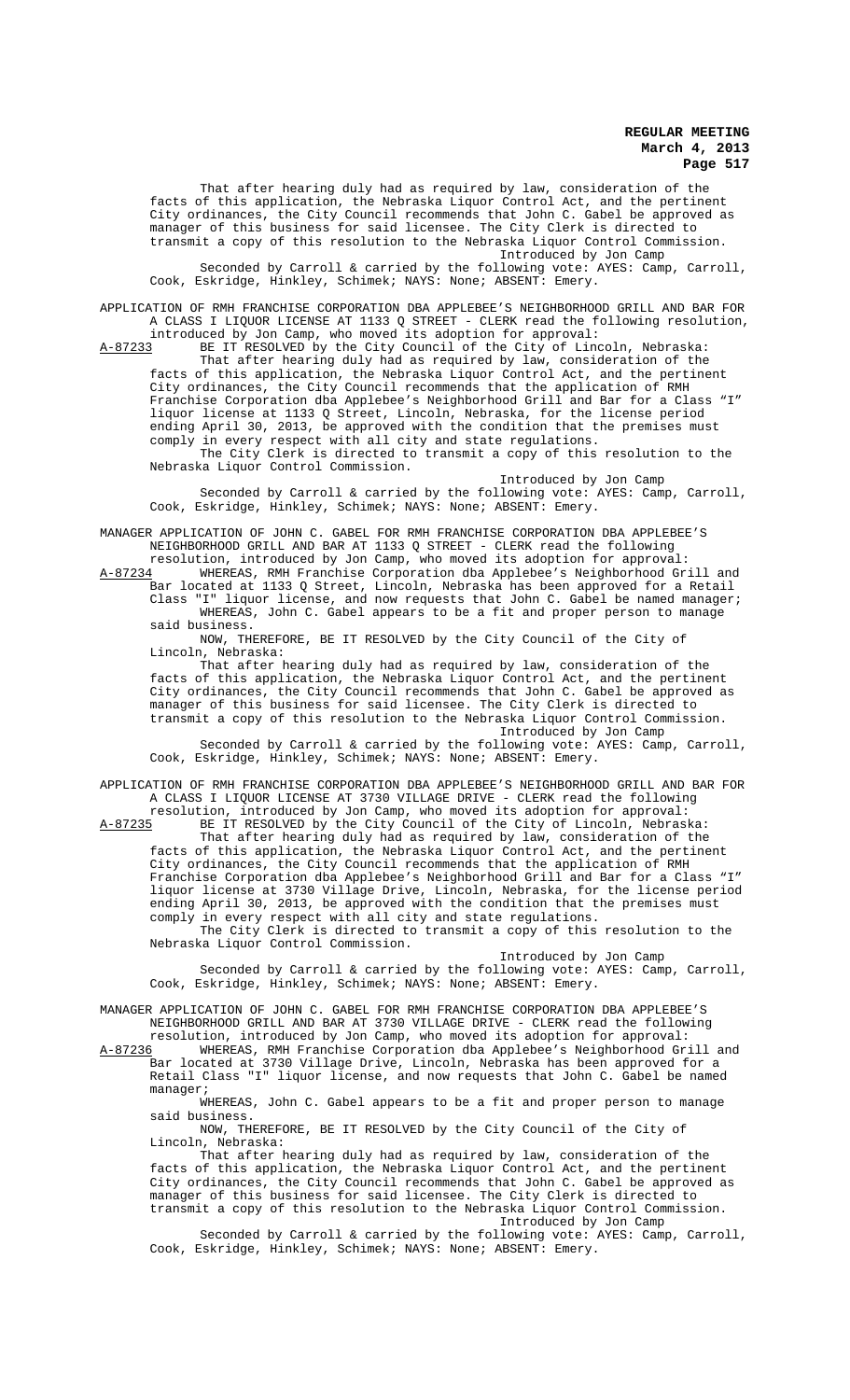APPLICATION OF RMH FRANCHISE CORPORATION DBA APPLEBEE'S NEIGHBORHOOD GRILL AND BAR FOR A CLASS I LIQUOR LICENSE AT 3951 NORTH 27TH STREET - CLERK read the following resolution, introduced by Jon Camp, who moved its adoption for approval: A-87237 BE IT RESOLVED by the City Council of the City of Lincoln, Nebraska: That after hearing duly had as required by law, consideration of the facts of this application, the Nebraska Liquor Control Act, and the pertinent City ordinances, the City Council recommends that the application of RMH Franchise Corporation dba Applebee's Neighborhood Grill and Bar for a Class "I" liquor license at 3951 North 27th Street, Lincoln, Nebraska, for the license period ending April 30, 2013, be approved with the condition that the premises must comply in every respect with all city and state regulations. The City Clerk is directed to transmit a copy of this resolution to the Nebraska Liquor Control Commission. Introduced by Jon Camp Seconded by Carroll & carried by the following vote: AYES: Camp, Carroll, Cook, Eskridge, Hinkley, Schimek; NAYS: None; ABSENT: Emery.

MANAGER APPLICATION OF JOHN C. GABEL FOR RMH FRANCHISE CORPORATION DBA APPLEBEE'S NEIGHBORHOOD GRILL AND BAR AT 3951 NORTH 27TH STREET - CLERK read the following

resolution, introduced by Jon Camp, who moved its adoption for approval: A-87238 MHEREAS, RMH Franchise Corporation dba Applebee's Neighborhood Grill and Bar located at 3951 North 27th Street, Lincoln, Nebraska has been approved for a Retail Class "I" liquor license, and now requests that John C. Gabel be named manager;

WHEREAS, John C. Gabel appears to be a fit and proper person to manage said business.

NOW, THEREFORE, BE IT RESOLVED by the City Council of the City of Lincoln, Nebraska:

That after hearing duly had as required by law, consideration of the facts of this application, the Nebraska Liquor Control Act, and the pertinent City ordinances, the City Council recommends that John C. Gabel be approved as manager of this business for said licensee. The City Clerk is directed to transmit a copy of this resolution to the Nebraska Liquor Control Commission. Introduced by Jon Camp

Seconded by Carroll & carried by the following vote: AYES: Camp, Carroll, Cook, Eskridge, Hinkley, Schimek; NAYS: None; ABSENT: Emery.

# ORDINANCES - 2<sup>ND</sup> READING & RELATED RESOLUTIONS (as required)

- VACATION NO. 12009 VACATING THE NORTH-SOUTH ALLEY BETWEEN WEST O STREET AND WEST MONROE STREET, EAST OF S.W. 44TH STREET - CLERK read an ordinance, introduced by Jonathan Cook, vacating the north-south alley between West O Street and West Monroe Street, east of S.W.  $44<sup>th</sup>$  Street, and retaining title thereto in the City of Lincoln, Lancaster County, Nebraska, the second time.
- ADOPTING THE SUPPLEMENTS TO THE LINCOLN MUNICIPAL CODE DATED JUNE 2012 AND DECEMBER 2012 AS PART OF THE OFFICIAL LINCOLN MUNICIPAL CODE - CLERK read an ordinance, introduced by Jonathan Cook, adopting the supplements to the Lincoln Municipal Code dated June 2012 and December 2012 as part of the official Lincoln Municipal Code, the second time.
- AUTHORIZING THE ISSUANCE OF TAX ALLOCATION BONDS WITH A TOTAL NOT TO EXCEED AMOUNT OF \$2,248,347 FOR THE CITY OF LINCOLN, WEST HAYMARKET REDEVELOPMENT PROJECT IN DOWNTOWN LINCOLN. (RELATED ITEMS: 13-29, 13R-54, 13-R-55) (ACTION DATE: 3/11/13) - CLERK read an ordinance, introduced by Jonathan Cook, authorizing and providing for the issuance of City of Lincoln, Nebraska tax allocation bonds, notes or other obligations, in one or more taxable or tax-exempt series, in an aggregate principal amount not to exceed \$2,206,662 for the purpose of (1) paying the costs of acquiring, purchasing, constructing, reconstructing, improving, extending, rehabilitating, installing, equipping, furnishing and completing certain improvements within the City's P Street and Canopy Street Project area, including acquiring any real estate and/or interests in real estate in connection therewith, and (2) paying the costs of issuance thereof; prescribing the form and certain details of the bonds, notes or other obligations; pledging certain tax revenue and other revenue to the payment of<br>the principal of and interest on the bonds, notes or other obligations as the of and interest on the bonds, notes or other obligations as the same become due; limiting payment of the bonds, notes or other obligations to such tax revenues; creating and establishing funds and accounts; delegating, authorizing and directing the finance director to exercise his independent discretion and judgment in determining and finalizing certain terms and provisions of the bonds, notes or other obligations not specified herein; taking other actions and making other covenants and agreements in connection with the foregoing; and related matters, the second time.
- APPROVING AN AMENDMENT TO THE FY 12/13 CIP TO AUTHORIZE AND APPROPRIATE \$2,248,347 IN TIF FUNDS FOR THE P STREET AND CANOPY STREET REDEVELOPMENT PROJECT ON PRIVATE PROPERTY GENERALLY LOCATED ON THE NORTHEAST QUARTER OF THE BLOCK BETWEEN THE FUTURE CANOPY STREET AND THE FUTURE PINNACLE ARENA DRIVE, AND O AND P STREET, AND PUBLIC PROPERTY AND RIGHTS OF WAY IN WEST HAYMARKET IN DOWNTOWN LINCOLN. (RELATED ITEMS: 13-29, 13R-54, 13R-55) (ACTION DATE: 3/11/13)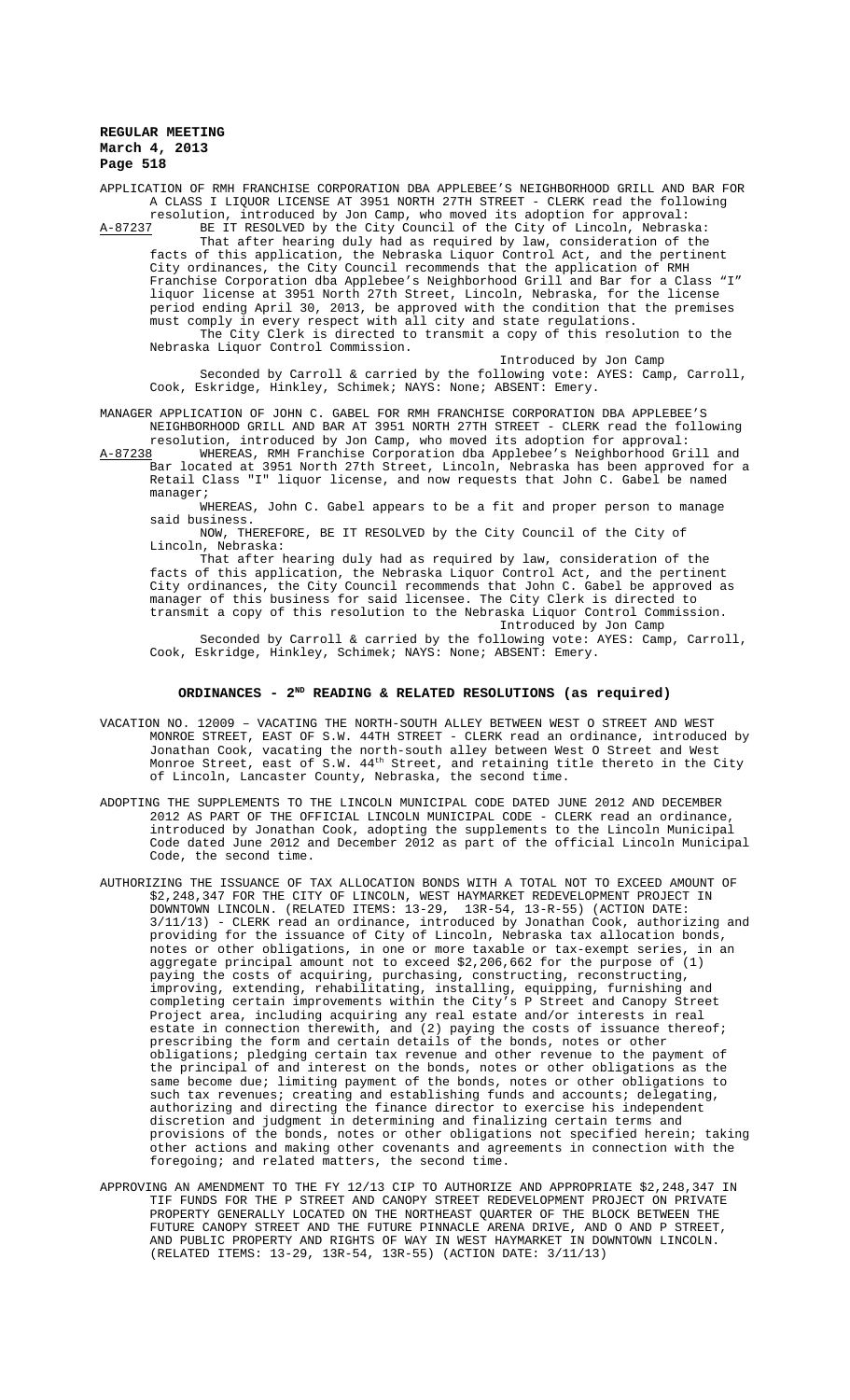- APPROVING THE WEST HAYMARKET P STREET AND CANOPY STREET REDEVELOPMENT PROJECT REDEVELOPMENT AGREEMENT BETWEEN PROJECT OSCAR, LLC AND THE CITY RELATING TO THE REDEVELOPMENT OF PROPERTY ON PRIVATE PROPERTY GENERALLY LOCATED ON THE NORTHEAST QUARTER OF THE BLOCK BETWEEN THE FUTURE CANOPY STREET AND THE FUTURE PINNACLE ARENA DRIVE, AND O AND P STREET, AND PUBLIC PROPERTY AND RIGHTS OF WAY IN WEST HAYMARKET IN DOWNTOWN LINCOLN. (RELATED ITEMS: 13-29, 13R-54, 13R-55, 13R-60) (ACTION DATE: 3/11/13)
- APPROVING THE ISSUANCE OF NOT TO EXCEED \$30,000,000 OF GENERAL OBLIGATION FACILITY BONDS OF THE WEST HAYMARKET JOINT PUBLIC AGENCY FOR THE PURPOSE OF FINANCING THE COSTS OF CONSTRUCTING TWO PARKING GARAGES (DECK 2 AND DECK 3) IN THE WEST HAYMARKET REDEVELOPMENT AREA OF THE CITY OF LINCOLN. (RELATED ITEMS: 13-29, 13R-54, 13R-55, 13R-60) (ACTION DATE: 3/11/13)
- AUTHORIZING THE PURCHASE AGREEMENT FOR THE SALE OF SURPLUS PROPERTY GENERALLY LOCATED AT 18TH AND Q STREETS IN DOWNTOWN LINCOLN TO THE UNIVERSITY OF NEBRASKA BOARD OF REGENTS. (RELATED ITEMS: 13-30, 13-31, 13R-56, 13R-57) (ACTION DATE: 3/11/13) CLERK read an ordinance, introduced by Jonathan Cook, approving a Property Transfer Agreement between the City of Lincoln and the Board of Regents of the University of Nebraska authorizing the transfer of City owned property within the block bounded by 18th Street, Antelope Valley Parkway, Q Street, and R Street, more commonly known as the 18th and R Block, the second time.
- AUTHORIZING THE ISSUANCE OF TAX ALLOCATION BONDS WITH A TOTAL NOT TO EXCEED AMOUNT OF \$4,304,577 FOR THE CITY OF LINCOLN, 18TH AND Q REDEVELOPMENT PROJECT IN GREATER DOWNTOWN LINCOLN. (RELATED ITEMS: 13-30, 13-31, 13R-56, 13R-57) (ACTION DATE: 3/11/13) - CLERK read an ordinance, introduced by Jonathan Cook, authorizing and providing for the issuance of City of Lincoln, Nebraska tax allocation bonds, notes or other obligations, in one or more taxable or tax-exempt series, in an aggregate principal amount not to exceed \$4,304,000 for the purpose of (1) paying the costs of acquiring, purchasing, constructing, reconstructing, improving, extending, rehabilitating, installing, equipping, furnishing and completing certain improvements within the City's 18th and Q Redevelopment Project Area, including acquiring any real estate and/or interests in real estate in connection therewith, and (2) paying the costs of issuance thereof; prescribing the form and certain details of the bonds, notes or other obligations; pledging certain tax revenue and other revenue to the payment of the principal of and interest on the bonds, notes or other obligations as the same become due; limiting payment of the bonds, notes or other obligations to such tax revenues; creating and establishing funds and accounts; delegating, authorizing and directing the finance director to exercise his independent discretion and judgment in determining and finalizing certain terms and provisions of the bonds, notes or other obligations not specified herein; taking other actions and making other covenants and agreements in connection with the foregoing; and related matters, the second time.
- APPROVING AN AMENDMENT TO THE FY 12/13 CIP TO AUTHORIZE AND APPROPRIATE \$4,304,577 IN TIF FUNDS FOR THE 18TH AND Q REDEVELOPMENT PROJECT ON PRIVATE PROPERTY GENERALLY LOCATED IN THE BLOCK BOUNDED BY 18TH STREET AND ANTELOPE VALLEY PARKWAY, AND Q AND R STREET, AND ADJACENT RIGHTS OF WAY IN GREATER DOWNTOWN LINCOLN. (RELATED ITEMS: 13-30, 13-31, 13R-56, 13R-57) (ACTION DATE: 3/11/13)
- APPROVING THE 18TH AND Q REDEVELOPMENT PROJECT AGREEMENT BETWEEN AF-18R-LINCOLN AND THE CITY RELATING TO THE REDEVELOPMENT OF PROPERTY ON PRIVATE PROPERTY GENERALLY LOCATED ON THE BLOCK BOUNDED BY 18TH STREET AND ANTELOPE VALLEY PARKWAY, AND Q AND R STREETS, AND ADJACENT RIGHTS OF WAY IN GREATER DOWNTOWN LINCOLN. (RELATED ITEMS: 13-30, 13-31, 13R-56, 13R-57) (ACTION DATE: 3/11/13)

#### **PUBLIC HEARING - RESOLUTIONS**

ACCEPTING THE REPORT OF NEW AND PENDING CLAIMS AGAINST THE CITY AND APPROVING DISPOSITION OF CLAIMS SET FORTH FOR THE PERIOD OF FEBRUARY 1 - 15, 2013 - CLERK read the following resolution, introduced by Jonathan Cook, who moved its adoption:<br>A-87239 BE

BE IT RESOLVED by the City Council of the City of Lincoln, Nebraska: That the claims listed in the attached report, marked as Exhibit "A", dated February 19, 2013, of various new and pending tort claims filed against the City of Lincoln with the Office of the City Attorney or the Office of the City Clerk, as well as claims which have been disposed of, are hereby received as required by Neb. Rev. Stat. § 13-905 (Reissue 1997). The dispositions of claims by the Office of the City Attorney, as shown by the attached report, are hereby approved:

| DENIED CLAIMS |                    |               | ALLOWED/SETTLED CLAIMS     |             |
|---------------|--------------------|---------------|----------------------------|-------------|
|               | Peter J. Capuano   | 105.00<br>\$  | Matthew Howe               | \$22,500.00 |
|               | Phyllis Roehl      | NAS*          | State Farm Insurance a/s/o |             |
|               | Lori Miller        | 36.99         | Robert and Eileen Perkins  | 504.37      |
|               | Diana H. Warner    | 150.00        | Robert and Judy Miller     | 400.00      |
|               | Daniel E. Eckstein | 260.00        | Gaye Richardson            | 6,000.00    |
|               | Kirk Botts         | 10,000,000.00 | Wayne DeLong               | 50.00       |
|               |                    |               | Wayne and Amy Davis        | 500.00      |
|               |                    |               | Mary Kaup                  | 1,128.16    |
|               |                    |               | Joni Severson              | 1,719.38    |

\* No Amount Specified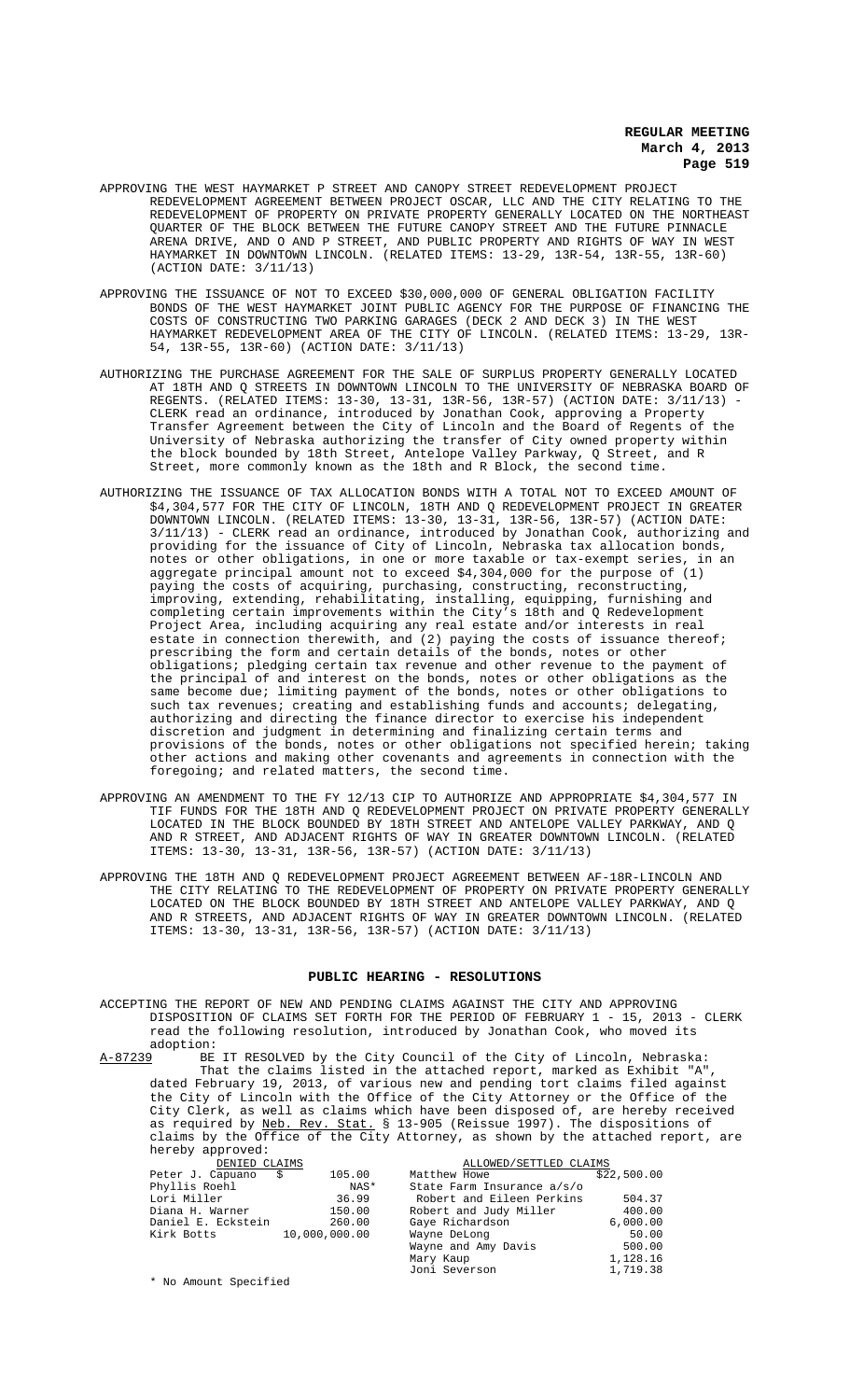> The City Attorney is hereby directed to mail to the various claimants listed herein a copy of this resolution which shows the final disposition of their claim.

Introduced by Jonathan Cook Seconded by Schimek & carried by the following vote: AYES: Camp, Carroll, Cook, Eskridge, Hinkley, Schimek; NAYS: None; ABSENT: Emery.

APPROVING A CONTRACT AGREEMENT BETWEEN THE CITY OF LINCOLN AND NEBRASKA ENVIRONMENTAL PRODUCTS FOR THE ANNUAL REQUIREMENTS OF METAM BASED FOAMING SEWER ROOT CONTROL, PURSUANT TO QUOTE NO. 4350, FOR A FOUR YEAR TERM - CLERK read the following

resolution, introduced by Jonathan Cook, who moved its adoption:<br>A-87240 BE IT RESOLVED by the City Council of the City of Lincoln, BE IT RESOLVED by the City Council of the City of Lincoln, Nebraska: That the attached Contract Agreement between the City of Lincoln and Nebraska Environmental Products for the annual requirements of Metam Based Foaming Sewer Root Control, pursuant to Quote No. 4350, for a four-year term, upon the terms and conditions as set forth in said Contract Agreement, is hereby approved and the Mayor is authorized to execute the same on behalf of the City of Lincoln.

Introduced by Jonathan Cook Seconded by Carroll & carried by the following vote: AYES: Camp, Carroll, Cook, Eskridge, Hinkley, Schimek; NAYS: None; ABSENT: Emery.

- APPROVING A CONTRACT AGREEMENT BETWEEN THE CITY OF LINCOLN, AGING PARTNERS, AND NEWS LINK FOR PRODUCTION OF "LIVING WELL" MAGAZINE, PURSUANT TO BID NO. 12-118, FOR A TWO YEAR TERM WITH THE OPTION TO RENEW FOR ONE ADDITIONAL TWO YEAR TERM - CLERK read the following resolution, introduced by Jonathan Cook, who moved its adoption:<br><u>A-87241</u> BE
- A-87241 BE IT RESOLVED by the City Council of the City of Lincoln, Nebraska: That the attached Contract Agreement between the City of Lincoln, Aging Partners, and News Link for the Production of "Living Well" Magazine, pursuant to Bid No. 12-118, for a two year term with the option to renew for one additional two year term, upon the terms and conditions as set forth in said Contract Agreement, is hereby approved and the Mayor is authorized to execute the same on behalf of the City of Lincoln.

Introduced by Jonathan Cook Seconded by Schimek & carried by the following vote: AYES: Camp, Carroll, Cook, Eskridge, Hinkley, Schimek; NAYS: None; ABSENT: Emery.

APPROVING A CONTRACT AGREEMENT BETWEEN THE CITY OF LINCOLN, AGING PARTNERS, AND MOORE WALLACE NORTH AMERICA, INC. FOR PRINTING AND MAILING OF "LIVING WELL" MAGAZINE, PURSUANT TO BID NO. 12-119, FOR A TWO YEAR TERM WITH THE OPTION TO RENEW FOR ONE ADDITIONAL TWO YEAR TERM - CLERK read the following resolution, introduced by

Jonathan Cook, who moved its adoption:<br>A-87242 BE IT RESOLVED by the City Counc A-87242 BE IT RESOLVED by the City Council of the City of Lincoln, Nebraska: That the attached Contract Agreement between the City of Lincoln, Aging Partners, and Moore Wallace North America, Inc. for Printing and Mailing of "Living Well" Magazine, pursuant to Bid No. 12-119, for a two year term with the option to renew for one additional two year term, upon the terms and conditions as set forth in said Contract Agreement, is hereby approved and the Mayor is authorized to execute the same on behalf of the City of Lincoln. Introduced by Jonathan Cook

Seconded by Schimek & carried by the following vote: AYES: Camp, Carroll, Cook, Eskridge, Hinkley, Schimek; NAYS: None; ABSENT: Emery.

APPROVING A CONTRACT FOR THE OPERATION OF A KENO TYPE LOTTERY BETWEEN THE CITY OF LINCOLN AND EHPV LOTTERY SERVICES LLC, FOR A FIVE-YEAR TERM COMMENCING MARCH 10, 2013 - CLERK read the following resolution, introduced by Jonathan Cook, who

moved its adoption:<br>A-87243 WHEREAS, the WHEREAS, the City of Lincoln entered into a non-exclusive contract<br>("Contract") with Lincoln's Big Red Keno, Ltd. (now known as Lincoln's Bi with Lincoln's Big Red Keno, Ltd. (now known as Lincoln's Big Red Lottery Services Ltd.) a Nebraska limited partnership, for the operation of keno type lottery on behalf of the City of Lincoln and the County of Lancaster, dated March 10, 1993; and

WHEREAS, the City has approved the assignment of the Contract with Lincoln's Big Red Lottery Services Ltd. to EHPV Lottery Services LLC; and WHEREAS, pursuant to Section 28 of the Contract, the City Council and Lincoln Big Red Lottery Services Ltd. and EHPV Lottery Services LLC, as

applicable, have agreed to additional five year extensions of the term through March 9, 2013; and

WHEREAS, Section 28 of the Contract provides that: "The City shall have the right, through its City Council, to renew this contract for one additional term of not to exceed five years. Such renewal shall be effective by passage of a resolution by the City Council exercising such right of renewal and giving operator notice of such action by the City Council at least 30 days before expiration of the original term." Thereafter, the parties may mutually agree to additional extensions to the term; and

WHEREAS, EHPV Lottery Services LLC has requested an additional renewal of the Contract for the operation of a keno type lottery within the City of Lincoln and the County of Lancaster; and

WHEREAS, the City Council is now desirous of mutually agreeing to such extension renewal for an additional term of five years.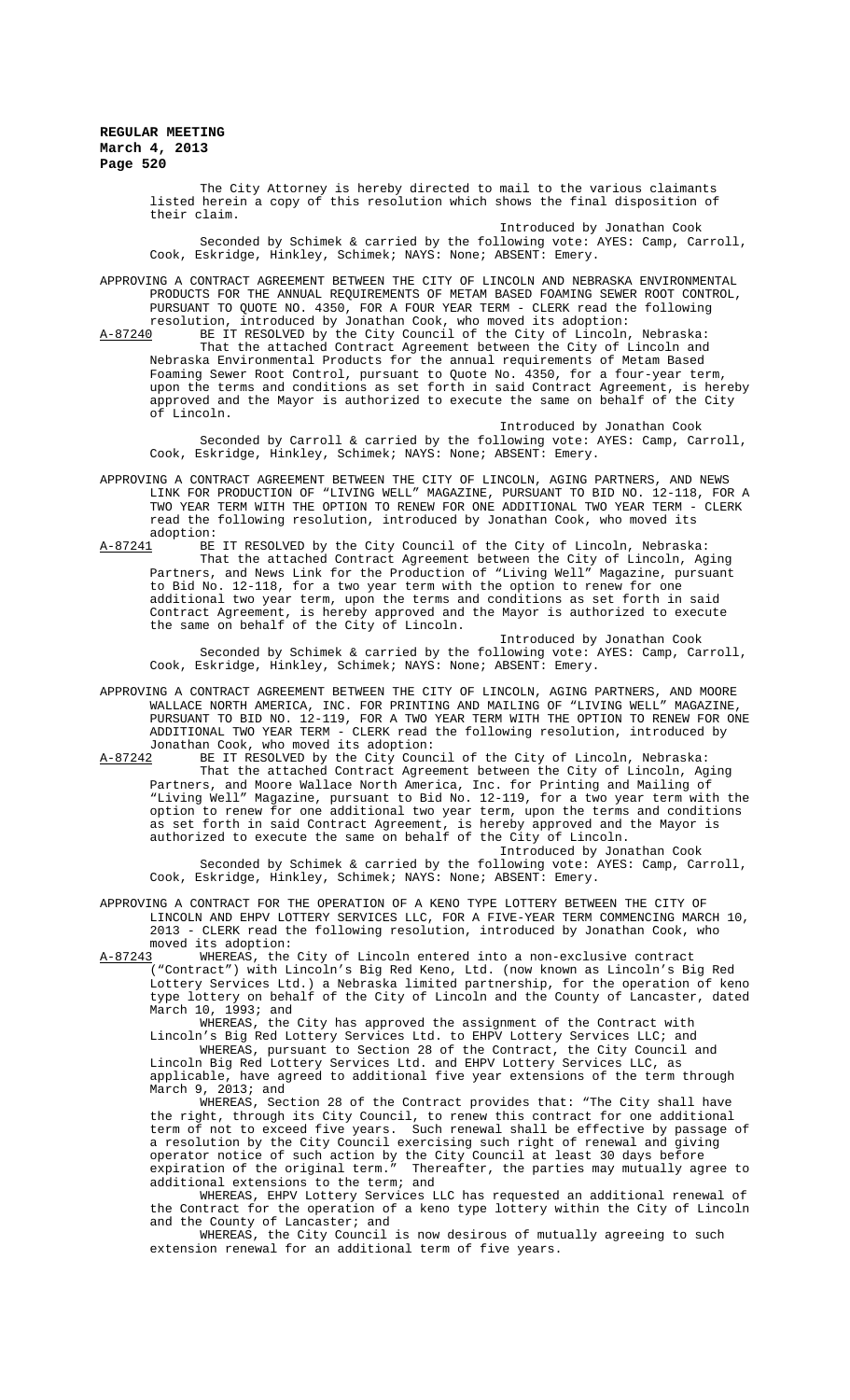NOW, THEREFORE, BE IT RESOLVED by the City Council of the City of Lincoln, Nebraska:

The City Council does hereby mutually agree with EHPV Lottery Services LLC to extend the term of its contract, attached hereto marked as Attachment "A", for the operation of a keno type lottery on behalf of the City of Lincoln and the County of Lancaster for an additional term of five years commencing on March 10, 2013 and terminating on March 9, 2018 without further extensions of the term of said contract unless mutually agreed to by the parties.

BE IT FURTHER RESOLVED that the City Clerk is directed to transmit one copy of this resolution to EHPV Lottery Services LLC c/o Gary Vander Woude, Chief Financial Officer, 11248 John Galt Blvd., Omaha, NE 68137; one copy to the City's Finance Director; and one copy to Steve Schatz, Charitable Gaming Division, Nebraska Department of Revenue, P.O. Box 94818, Lincoln, NE 68509- 4818.

Introduced by Jonathan Cook Seconded by Carroll & carried by the following vote: AYES: Camp, Carroll, Cook, Eskridge, Hinkley, Schimek; NAYS: None; ABSENT: Emery.

# ORDINANCE - 3<sup>RD</sup> READING & RELATED RESOLUTIONS (as required)

AMENDING THE PAY SCHEDULE FOR A CERTAIN EMPLOYEE GROUP WHOSE CLASSIFICATIONS ARE ASSIGNED TO THE PAY RANGE WHICH IS PREFIXED BY THE LETTER "M" BY CREATING THE CLASSIFICATION OF "PUBLIC WORKS AND UTILITIES ASSISTANT DIRECTOR" (2/11/14 - Action Delayed 2 wks to 2/25/13) (Request to con't Action one week to 03/04/13) (2/25/13 - Action Delayed 1 wk to 3/4/13) - CLERK read an ordinance, introduced by DiAnna Schimek, amending Section 1 of Ordinance No. 19776 passed September 2012, relating to the pay schedules of employees whose classifications are assigned to the pay range which is prefixed by the letter "M," by creating the job classification of "Public Works and Utilities Assistant Director", the third time.<br>SCHIMEK

Moved to pass the ordinance as read.

Seconded by Carroll & carried by the following vote: AYES: Carroll, Eskridge, Hinkley, Schimek; NAYS: Camp, Cook; ABSENT: Emery. The ordinance, being numbered **#19842**, is recorded in Ordinance Book #28, Page .

AUTHORIZING THE ISSUANCE BY THE CITY OF ITS GENERAL OBLIGATION ARENA BONDS IN AN AGGREGATE PRINCIPAL AMOUNT NOT TO EXCEED \$25,000,000 FOR THE PURPOSE OF PAYING THE COSTS INCIDENT TO ACQUIRING, CONSTRUCTING, EQUIPPING AND FURNISHING THE PINNACLE BANK ARENA AND RELATED FACILITIES AND IMPROVEMENTS; PLEDGING THE INCOME, PROCEEDS, AND REVENUE OF THE ARENA, APPROPRIATIONS FROM THE STATE OF NEBRASKA AND OTHER STATE SOURCES, AND OTHER AVAILABLE REVENUE, INCOME AND RECEIPTS OF THE CITY, INCLUDING CERTAIN SALES, USE, OCCUPATION AND/OR PROPERTY TAX REVENUE, FEES OR RECEIPTS SUFFICIENT TO PAY THE PRINCIPAL OF AND THE INTEREST ON SAID BONDS AS THEY BECOME DUE AND PAYABLE; AND RELATED MATTERS - CLERK read an ordinance, introduced by Eugene Carroll, authorizing and providing for the issuance, sale and delivery of General Obligation Arena Bonds, Series 2013, of the City of Lincoln, Nebraska, in an aggregate principal amount not to exceed \$25,000,000 (The "Bonds"), for the purpose of paying a portion of the costs of acquiring, constructing, equipping and furnishing a Sports/Entertainment Arena and related facilities and improvements (The "Project"); prescribing certain terms of the Bonds; delegating, authorizing and directing the Finance Director to exercise his independent judgment and absolute discretion in determining certain other terms of the Bonds; pledging the income, proceeds, and revenue of the project, any state appropriations and sources, and available revenue, income, and receipts of the City, including certain City sales, use, occupation and/or property tax revenue, fees or receipts, in an

amount sufficient to pay the principal of and the interest on said bonds as they become due and payable; and authorizing and approving certain other related matters, the third time.<br>CARROLL Moved to pass the

Moved to pass the ordinance as read.

Seconded by Schimek & carried by the following vote: AYES: Camp, Carroll, Cook, Eskridge, Hinkley, Schimek; NAYS: None; ABSENT: Emery. The ordinance, being numbered **#19843**, is recorded in Ordinance Book #28, Page .

AUTHORIZING THE ISSUANCE BY THE CITY OF ITS GENERAL OBLIGATION STORMWATER BONDS IN AN AGGREGATE PRINCIPAL AMOUNT NOT TO EXCEED \$7,900,000 FOR THE PURPOSE OF PAYING THE COSTS OF IMPROVING AND EXTENDING THE CITY'S STORMWATER DRAINAGE AND FLOOD MANAGEMENT SYSTEM, THE LEVYING OF A TAX ON ALL TAXABLE PROPERTY WITHIN THE CITY TO PAY THE PRINCIPAL, PREMIUM AND INTEREST ON SUCH BONDS, AND RELATED MATTERS CLERK read an ordinance, introduced by Eugene Carroll, authorizing and providing for the issuance, sale and delivery of General Obligation Stormwater Bonds, Series 2013, of the City of Lincoln, Nebraska, in an aggregate principal amount not to exceed \$7,900,000 (The "Bonds"), for the purpose of paying the costs of constructing improvements and extensions to the City's stormwater drainage and and flood management system; prescribing certain terms of the Bonds; delegating, authorizing and directing the Finance Director to exercise his independent judgment and absolute discretion in determining certain other terms of the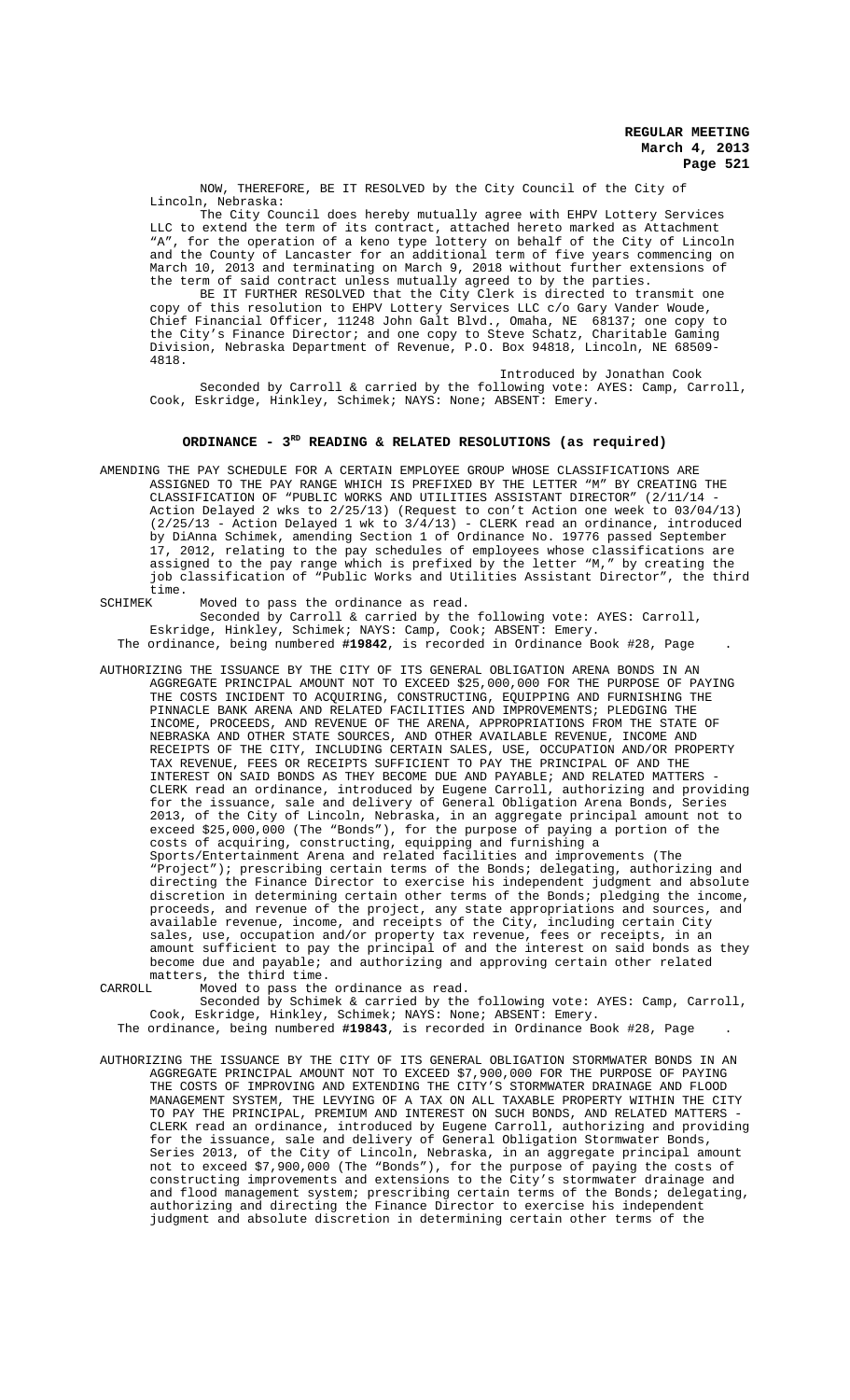Bonds; providing for the payment of the principal of and interest on the Bonds by the levy of a tax on all of the taxable property within the City; and authorizing and approving certain other related matters, the third time.<br>CARROLL Moved to pass the ordinance as read. Moved to pass the ordinance as read.

Seconded by Schimek & carried by the following vote: AYES: Camp, Carroll, Cook, Eskridge, Hinkley, Schimek; NAYS: None; ABSENT: Emery. The ordinance, being numbered **#19844**, is recorded in Ordinance Book #28, Page .

CHANGE OF ZONE 12021 - APPLICATION OF INTERSTATE LAND, LLC FOR A CHANGE OF ZONE FROM I-1 INDUSTRIAL DISTRICT TO R-3 RESIDENTIAL DISTRICT PLANNED UNIT DEVELOPMENT TO ALLOW A CAMPGROUND, MULTI-FAMILY RESIDENTIAL AND ANY USE ALLOWED IN THE I-1 INDUSTRIAL DISTRICT ON THE UNDERLYING R-3 RESIDENTIAL ZONED AREA ON PROPERTY GENERALLY LOCATED AT N.W. 12TH STREET AND CORNHUSKER HIGHWAY - PRIOR to reading: CARROLL Moved MTA #2 to amend Bill No. 13-22 in the following manner:

1. On page 1, on line 12 after the word "hereby", strike subparagraph (1) as follows: <del>(1) transferred from the I-1 Industrial District to R-3 Residential</del> as follows:  $\frac{1}{(1)}$  transferred from the T-1 Industrial District to R-3 Residential district to R-3 Residential district to R-3 Residential district to R-3 Residential district to R-3 Residential District: subsequent subparagraphs accordingly.

2. On page 1, line 13, strike "R-3" and insert in lieu thereof  $I=1$ .

3. On page 1, line 16, strike "R-3" and insert in lieu thereof  $I=1$ . 4. On page 2, line 1, strike "R-3" and insert in lieu thereof  $I=1$ . 5. On page 2, lines 1 and 2, strike the words, "678 multi-family

dwelling units,".<br>6. On page 6. On page 2, line 7, strike the words, ", 678 multi-family dwelling units" and insert the following language: provided that a minimum 300 feet shall be maintained between a campground and a business which manufactures, stores, or uses chemicals at or above Tier 2 threshold quantities for RMP chemicals as listed in applicable federal law, without amending the PUD. 7. On page 2, line 8, prior to the designation "I-1" insert the word  $\frac{\text{underlying}}{8}$ .

8. On page 2, line 8, after the word "District" strike the words, "on the underlying R-3 Residential zoned area".

9. On page 3, between the lines 2 and 3, add a subparagraph (c) to read<br>as follows: (c) Verification that the Lincoln - Lancaster County Health (c) Verification that the Lincoln - Lancaster County Health Department has approved an emergency notification system and emergency response plan for operation of any campground within the Planned Unit Development.<br>Seconded by Cook & carried by the following vote: AYES: Camp, Carro Cook & carried by the following vote: AYES: Camp, Carroll,

Cook, Eskridge, Hinkley, Schimek; NAYS: None; ABSENT: Emery. CLERK Read an ordinance, introduced by Eugene Carroll, amending the Lincoln Zoning District Maps attached to and made a part of Title 27 of the Lincoln Municipal Code, as provided by Section 27.05.020 of the Lincoln Municipal Code, by changing the boundaries of the districts established and shown thereon, the third time.<br>CARROLL Move

Moved to pass the ordinance as amended.

Seconded by Schimek & carried by the following vote: AYES: Camp, Carroll, Cook, Eskridge, Hinkley, Schimek; NAYS: None; ABSENT: Emery.

The ordinance, being numbered **#19845**, is recorded in Ordinance Book #28, Page . APPROVING THE MANOR OF LINCOLN DEVELOPMENT AND CONDITIONAL ZONING AGREEMENT BETWEEN

MANOR OF LINCOLN, INC. AND THE CITY OF LINCOLN TO LIMIT USES ON THE PROPERTY TO OFFICE, VETERINARY FACILITY AND THOSE B-1 USES ALSO ALLOWED IN THE R-2 RESIDENTIAL DISTRICT ON PROPERTY GENERALLY LOCATED AT NORTH 14TH STREET AND KNOX STREET SHOULD THE PROPERTY BE RE-ZONED FROM R-2 RESIDENTIAL DISTRICT TO B-1 LOCAL BUSINESS DISTRICT (RELATED ITEMS: 13R-40, 13-23) (ACTION DATE: 3/4/13) - CLERK read the following resolution, introduced by Eugene Carroll, who moved its  $\begin{array}{c} \texttt{adoption:} \\ \texttt{A-87244} \end{array}$ 

BE IT RESOLVED by the City Council of the City of Lincoln, Nebraska: That the Manor of Lincoln Development and Conditional Zoning Agreement which is attached hereto marked as Attachment "A" and made a part hereof by reference, between the City of Lincoln and Manor of Lincoln, Inc., to restrict the use of property located at North 14th Street and Knox Street to office, veterinary facility and those B-1 uses also allowed in the R-2 District should the property be rezoned from R-2 Residential District to B-1 Local Business District, is hereby approved and the Mayor is authorized to execute the Manor of Lincoln Development and Conditional Zoning Agreement on behalf of the City. BE IT FURTHER RESOLVED that the City Clerk is directed to return one

fully executed copy of this Agreement to Rick Peo, Chief Assistant City Attorney, for distribution to the parties.

BE IT FURTHER RESOLVED that the City Clerk is directed to record the Development and Conditional Zoning Agreement or a summary memorandum thereof with the Register of Deeds, filing fees to be paid by the Developer.

Introduced by Eugene Carroll Seconded by Schimek & carried by the following vote: AYES: Camp, Carroll, Cook, Eskridge, Hinkley, Schimek; NAYS: None; ABSENT: Emery.

CHANGE OF ZONE 12040 - APPLICATION OF MANOR OF LINCOLN FOR A CHANGE OF ZONE FROM R-2 RESIDENTIAL DISTRICT TO B-1 LOCAL BUSINESS DISTRICT ON PROPERTY GENERALLY LOCATED AT NORTH 14TH STREET AND KNOX STREET (RELATED ITEMS: 13R-40, 13-23) (ACTION DATE: 3/4/13) - CLERK read an ordinance, introduced by Eugene Carroll, amending the Lincoln Zoning District Maps adopted by reference and made a part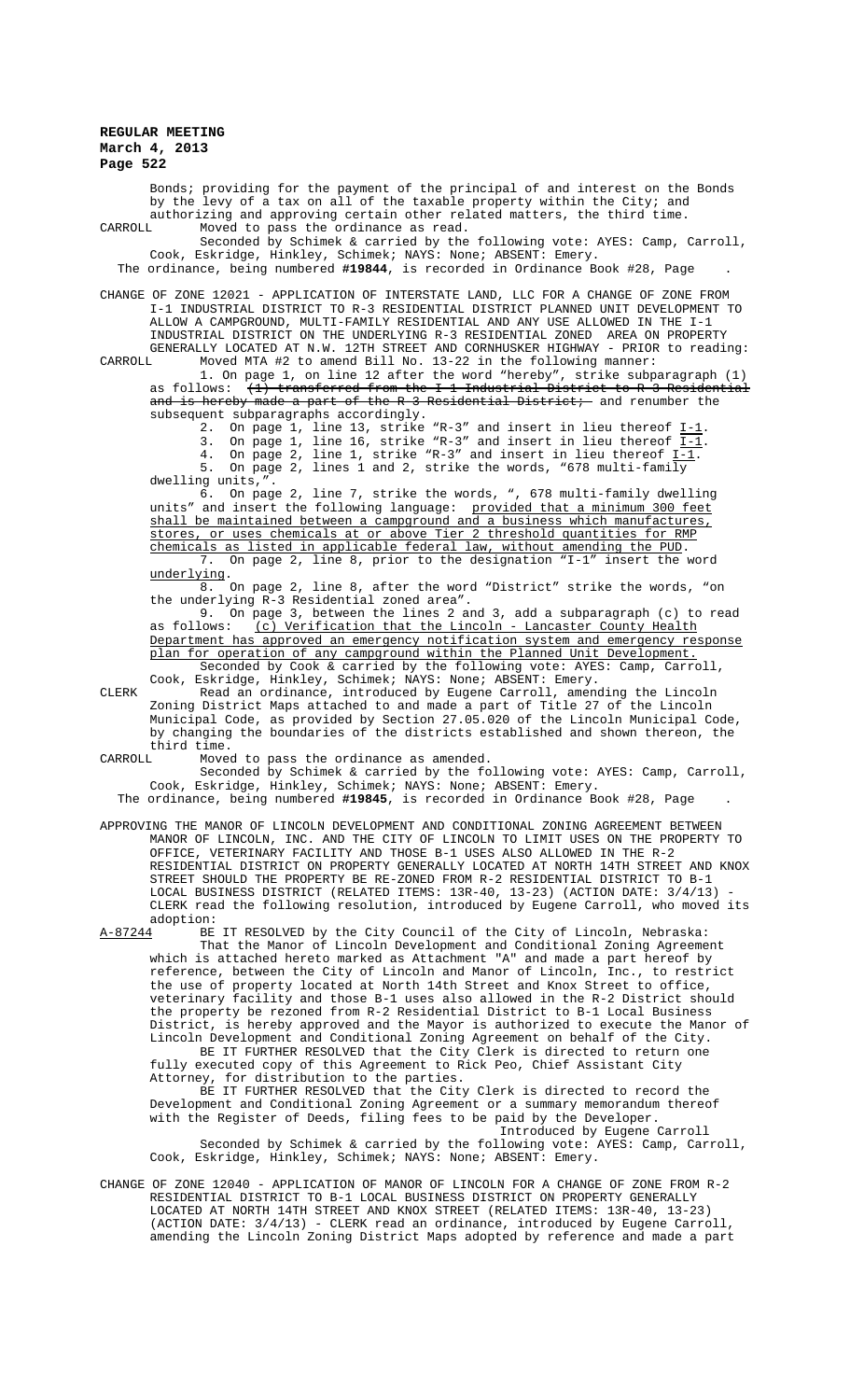of Title 27 of the Lincoln Municipal Code, pursuant to Section 27.05.020 of the Lincoln Municipal Code, by changing the boundaries of the districts established and shown thereon, the third time.

CARROLL Moved to pass the ordinance as read.

Seconded by Schimek & carried by the following vote: AYES: Camp, Carroll, Cook, Eskridge, Hinkley, Schimek; NAYS: None; ABSENT: Emery. The ordinance, being numbered **#19846**, is recorded in Ordinance Book #28, Page .

APPROVING A LEASE BETWEEN THE CITY OF LINCOLN AND CONSTELLATION STUDIOS, LLC FOR THE LEASE OF CITY PROPERTY GENERALLY LOCATED AT THE SOUTHWEST CORNER OF 21ST AND O STREETS FOR A FIVE YEAR TERM WITH OPTIONS TO RENEW FOR TWO ADDITIONAL FIVE YEAR TERMS - CLERK read an ordinance, introduced by Eugene Carroll, accepting and approving the Lease Agreement between the City of Lincoln, Nebraska and Constellation Studios, LLC for the lease of property generally located at the southwest corner of 21st and O streets for a five year term with options to renew said Lease for two additional five year terms, the third time.

CARROLL Moved to pass the ordinance as read.

Seconded by Schimek & carried by the following vote: AYES: Camp, Carroll, Cook, Eskridge, Hinkley, Schimek; NAYS: None; ABSENT: Emery. The ordinance, being numbered **#19847**, is recorded in Ordinance Book #28, Page .

# **ORDINANCES - 1ST READING & RELATED RESOLUTIONS (as required)**

- CHANGE OF ZONE 13003 APPLICATION OF SIGMA ALPHA EPSILON BUILDING ASSOCIATION FOR A CHANGE OF ZONE FROM R-7 RESIDENTIAL DISTRICT TO R-7 RESIDENTIAL DISTRICT WITH LANDMARK OVERLAY, DESIGNATING THE SIGMA ALPHA EPSILON FRATERNITY HOUSE AS A LANDMARK, ON PROPERTY GENERALLY LOCATED AT 635 NORTH 16TH STREET - CLERK read an ordinance, introduced by Lloyd Hinkley, amending the City of Lincoln Zoning District Map attached to and made a part of Title 27 of the Lincoln Municipal Code by designating certain property as a Landmark, the first time.
- VACATION 12010 VACATING THE NORTH 12 FEET OF THE PRESCOTT AVENUE RIGHT-OF-WAY BETWEEN SOUTH 48TH STREET AND SOUTH 52ND STREET - CLERK read an ordinance, introduced by Lloyd Hinkley, vacating the north 12 feet of the Prescott Avenue right-of-way between South 48th Street and South 52nd Street, and retaining title thereto in the City of Lincoln, Lancaster County, Nebraska, the first time.
- APPROVING THE LICENSE AGREEMENT FOR PARKING BETWEEN THE CITY OF LINCOLN AND THE SALVATION ARMY FOR THE USE OF FIVE PARKING SPACES WITHIN THE PENTZER PARK PARKING LOT GENERALLY LOCATED AT NORTH 27TH STREET AND POTTER STREET - CLERK read an ordinance, introduced by Lloyd Hinkley, accepting and approving the License Agreement between the City of Lincoln, Nebraska and the Salvation Army to designate five parking spaces in the Pentzer Park parking lot generally located at North 27th Street and Potter Street for use by the Salvation Army, the first time.
- AMENDING THE PAY SCHEDULE FOR A CERTAIN EMPLOYEE GROUP WHOSE CLASSIFICATIONS ARE ASSIGNED TO THE PAY RANGE WHICH IS PREFIXED BY THE LETTER "M" BY CHANGING THE CLASSIFICATION TITLE OF "DIVISION CHIEF OF MAINTENANCE" TO "DIVISION CHIEF OF LOGISTICS" - CLERK read an ordinance, introduced by Lloyd Hinkley, amending Section 1 of Ordinance No. 19776 passed September 17, 2012, relating to the pay schedules of employees whose classifications are assigned to the pay range which is prefixed by the letter "M," by changing the job classification title of "Division Chief of Maintenance" to "Division Chief of Logistics," the first time.
- AMENDING THE PAY SCHEDULE FOR A CERTAIN EMPLOYEE GROUPS WHOSE CLASSIFICATION IS ASSIGNED TO THE PAY RANGE WHICH IS PREFIXED BY THE LETTER "M" BY CREATING THE CLASSIFICATIONS OF "FIBER NETWORK AND INFRASTRUCTURE MANAGER" - CLERK read an ordinance, introduced by Lloyd Hinkley, amending Section 1 of Ordinance No. 19776 passed September 17, 2012 relating to the pay schedules of employees whose classifications are assigned to the pay range which is prefixed by the letter "M," by creating the job classification of "Fiber Network and Infrastructure Manager," the first time.
- AMENDING THE PAY SCHEDULE FOR A CERTAIN EMPLOYEE GROUP WHOSE CLASSIFICATION IS ASSIGNED TO THE PAY RANGE WHICH IS PREFIXED BY THE LETTER "A" BY CREATING THE CLASSIFICATIONS OF "IMPACT FEE ADMINISTRATOR" - CLERK read an ordinance, introduced by Lloyd Hinkley, amending Section 1 of Ordinance No. 19601 passed August 15, 2011, relating to the pay schedules of employees whose classifications are assigned to the pay range which is prefixed by the letter "A," by creating the job classification of "Impact Fee Administrator," the first time.
- APPROVING THE LEASE AGREEMENT BETWEEN THE CITY OF LINCOLN AND NEBRASKALINK HOLDINGS, LLC TO OCCUPY SPACE IN THE CITY'S LINCOLN TECHNOLOGY IMPROVEMENT DISTRICT CONDUIT SYSTEM FOR A 20 YEAR TERM - CLERK read an ordinance, introduced by Lloyd Hinkley, accepting and approving a Conduit System Lease Agreement between the City of Lincoln, Nebraska and NebraskaLink Holdings, LLC to occupy space in the City's Lincoln Technology Improvement District conduit system for a 20 year term, the first time.